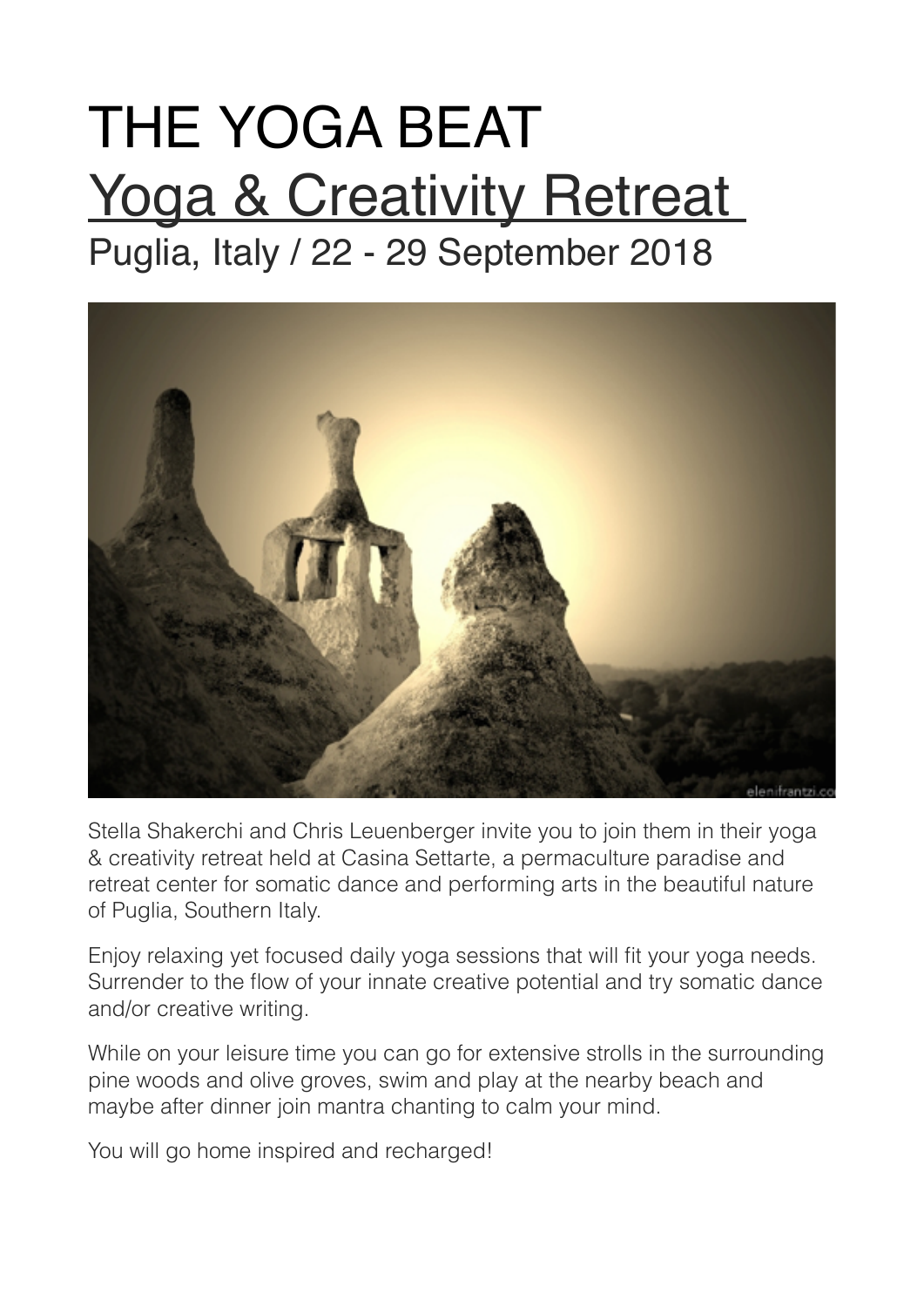#### **Teachers**

Stella Shakerchi teaches creative writing and yoga in Oxford. Chris Leuenberger is a Swiss dancer / choreographer working internationally. Both are 500hr RYT yoga teachers.



#### Location

Casina Settarte is a place where the sun is reflected on the white roofs of the Trulli sprouting here and there amongst the green of olive groves. Here daily life is marked by the principles of love for the land, mindfulness and care for every living being.

Founded in 1993 in Puglia, Italy, Casina Settarte is a centre for creative development and education alongside the practice of sustainability, a place of creative research and experimentation surrounded by nature.



Comprising two dance studios and multi-use outdoor spaces, the centre focuses on movement, arts & crafts and permaculture with a particular focus on dance and contact improvisation.

Casina Settarte runs projects, courses and workshops throughout the year, lead by the Casina staff and visiting teachers.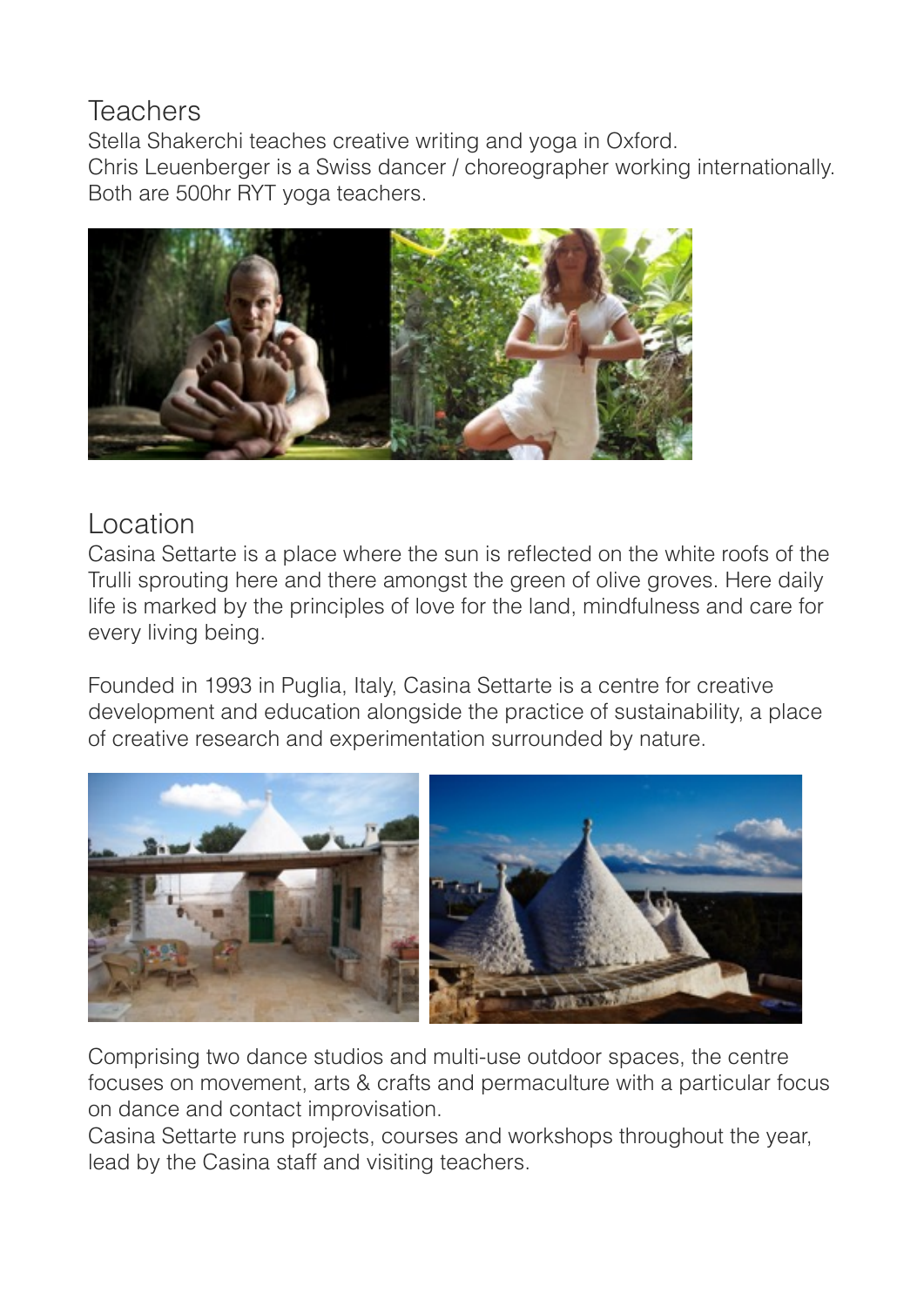### Practice Spaces

– One large dance studio / yoga shala of 200 square meters with wooden floor. The space is protected from sun and rain and has open sides with blinds that can be pulled down for further protection from wind, rain or sun.

– One small studio 7x5m with wooden floor, central heating and a wonderful view.



## The Land

Casina Settarte is surrounded by 2 hectares of land with Olive groves, fig trees, wild herbs (thyme, capers, oregano), almond trees and an organic garden which you can use for relaxation, research and creation.



# The Geodesic Dome

The Casina Settarte community recently built a Geodesic dome 7 meters in diameter for open air activities. The wooden structure is comprised of a complex network of triangles, hexagons and pentagons and is particularly suitable for energy work and meditations.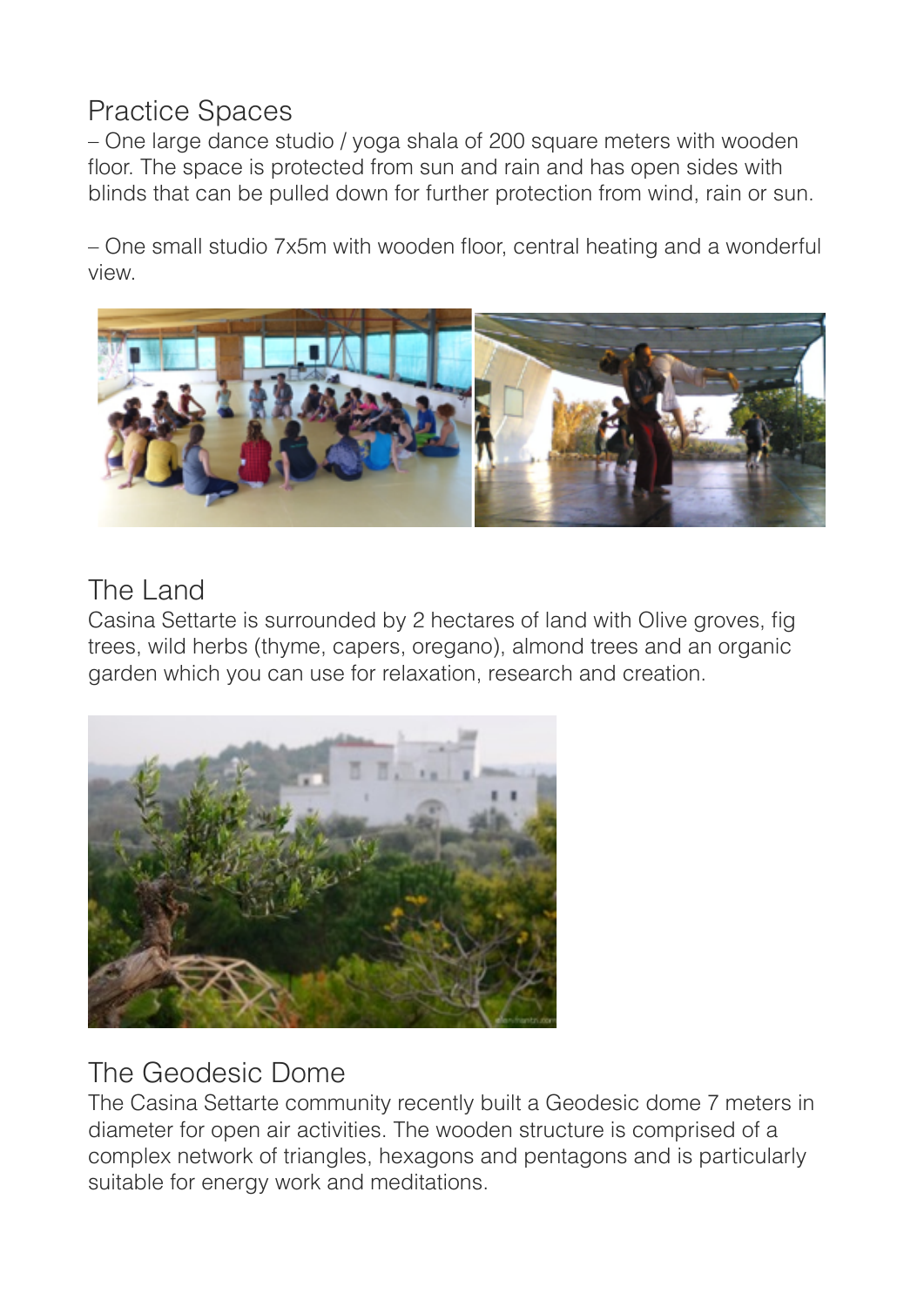#### **Practices**

During this retreat you will have two daily yoga classes with Chris and Stella. Experience extensive sessions of Vinyasa yoga, kundalini, restorative yoga, and celestial communication (mantras with extended mudras) in the evening.

To make full use of the life-affirming benefits of a regular yoga practice and to help unleash your creativity, we offer a choice of workshops in creative writing or somatic dance on three afternoons.

# Typical Day Schedule

You will start your day with a 90 minutes Vinyasa class in the morning sun. After your class and relaxation session you will have your breakfast. There is sufficient time to rest, go for a walk in the surrounding nature or treat yourself to a massage until lunch. If you can't get enough of the yoga, we will give the option of taking a shorter Kundalini yoga class right before lunch. Should you wish to spend a larger portion of the day swimming and relaxing at the nearby beach or going on an excursion for trekking or sightseeing, we can arrange a picnic lunch.

In the late afternoon you will have a choice of creative writing or somatic dance workshops (Monday, Wednesday, Friday).

On Sunday, Tuesday and Thursday we will offer a 90 minutes restorative evening yoga class with meditation or yoga nidra.

After dinner you're invited to join us for 20 minutes of mantras with music and mudras.



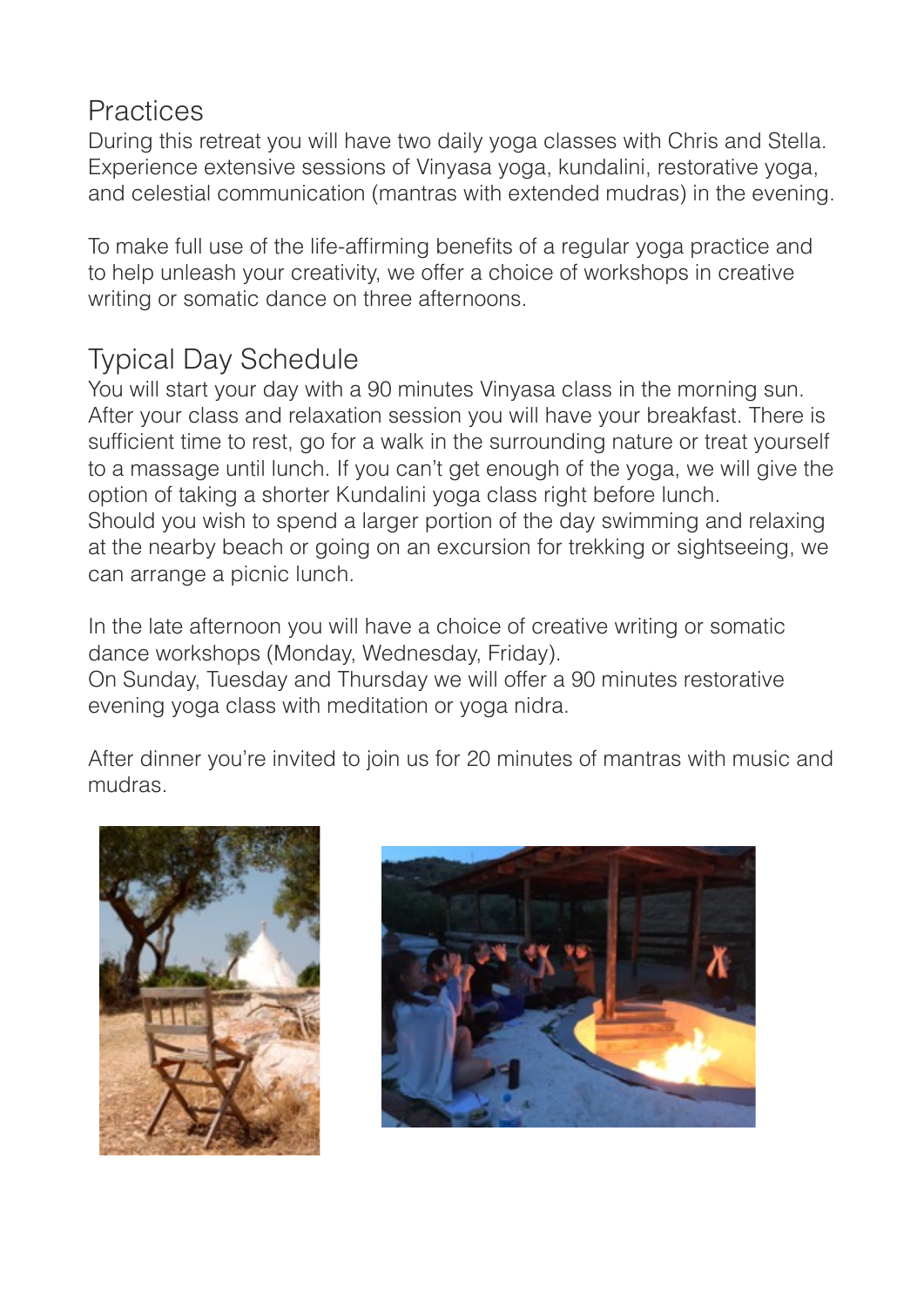#### Meals

In this retreat healthy vegetarian yogic food will be served. The cuisine is typical of Puglia, based on genuine daily products - lots of fresh vegetables and fruit naturally grown on the Casina Settarte permaculture farm.

The following meals are included in the price: breakfast, lunch, dinner, drinks Should you have special dietary requirements, kindly send an inquiry to Chris: [contact@chrisleuenberger.com](mailto:contact@chrisleuenberger.com)

## Accommodation

Casina Settarte has various accommodation options available:

- The Trullo: a beautiful traditional southern Italian home. 3-4 beds, 1 double on the ground floor and 1 double/ 2 singles on the mezzanine, a bathroom and kitchenette
- The Craniosacral Studio: double bed with ensuite bathroom next to the study, recommended for couples
- The Lamia: quaint stone dormitory with an open fire. 4 single beds with a kitchen and bathroom
- The Fish House: a rustic wooden bungalow with 3 single beds and sea views on clear days
- The Pine Forest: a perfect camping ground with shaded areas and flat surfaces that can accommodate up to 10 tents

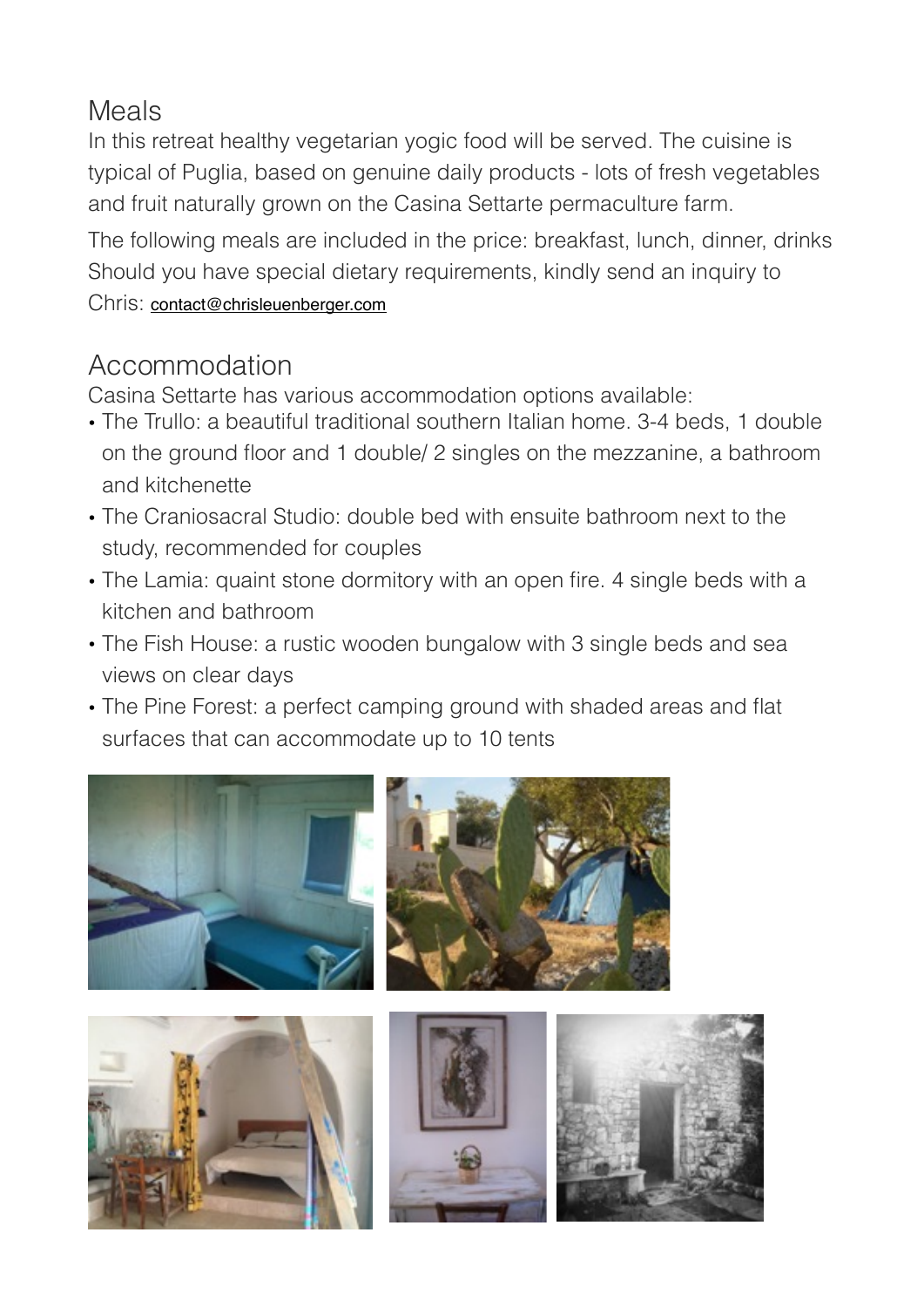## Accommodation Options and Cost:

| Camping (up to 10 tents)   | <b>EURO 499</b> |
|----------------------------|-----------------|
| Fish House (3 single beds) | <b>EURO 559</b> |
| Lamia (4 single beds)      | <b>EURO 575</b> |
| Trullo                     | <b>EURO 635</b> |
| Craniosacral Studio        | <b>EURO 635</b> |
| What's included:           |                 |

- 2 daily yoga classes (Vinyasa, kundalini and restorative yoga)
- 7 nights accommodation
- daily yogic breakfast, lunch, and dinner
- choice of creative writing or somatic dance workshop on 3 afternoons
- mantra singing and celestial communication sessions after dinner
- teas, coffees, and water
- use of all facilities
- free pickup from Ostuni train station
- Wi-Fi

What's not included:

- airfares / train journeys to Ostuni
- alcohol
- **excursions**
- massages

# Things to do

There are many options for you to spend your free time on your retreat:

- You can use the large Casina Settarte permaculture estate with its pine forests and olive groves for leisurely walks / hikes and to explore your personal meditation, mindfulness or movement practice.
- We can arrange trips to the beach, to the famous whitewashed town of Ostuni or to the …. Valley for more extensive trekking and sightseeing.
- Maybe you feel like treating yourself to a massage. Massages are offered at favorable retreat prices.